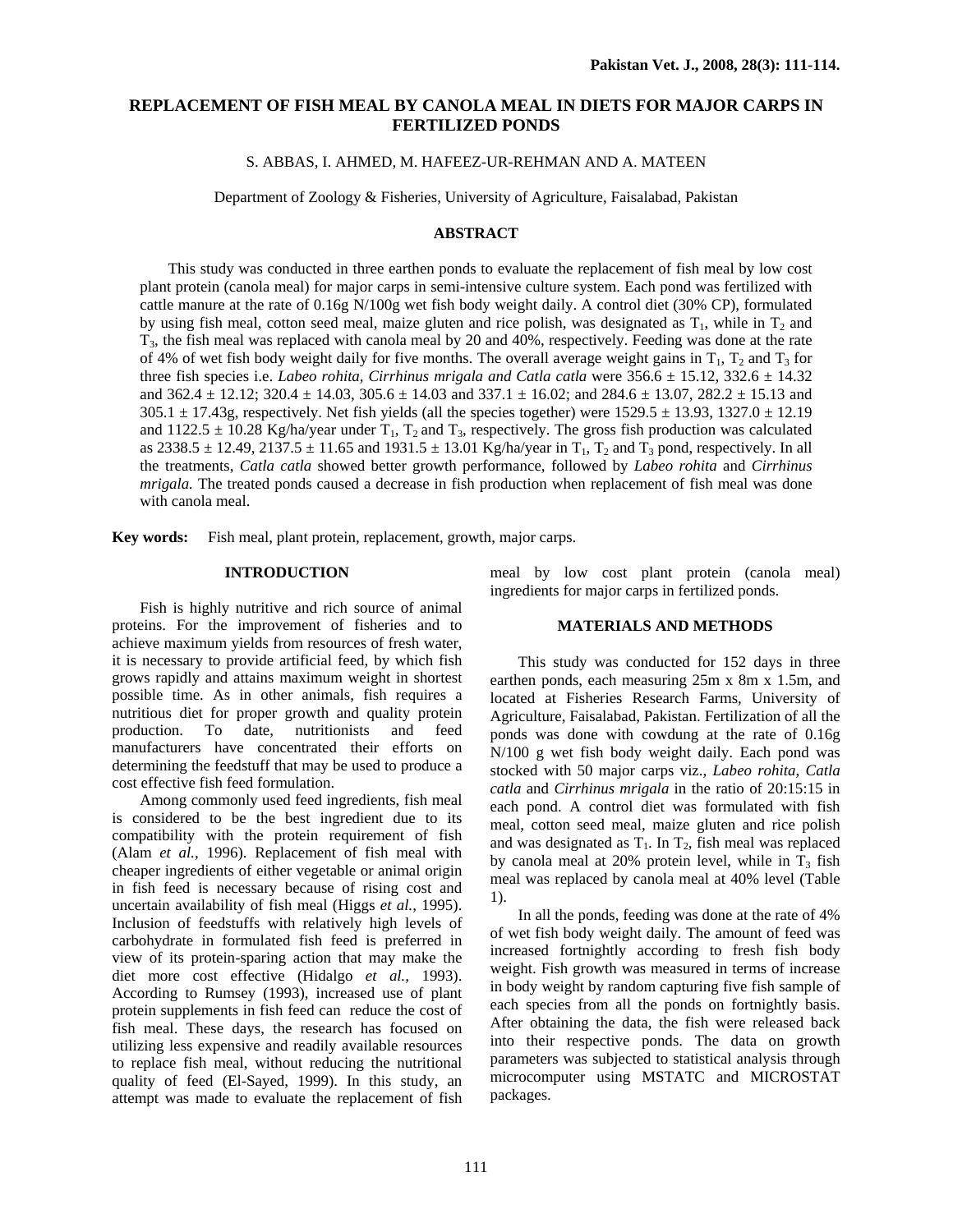| Ingredients $(g/100g)$ |       | Diets for the treatments |       |
|------------------------|-------|--------------------------|-------|
|                        |       |                          |       |
| Fish meal              | 23.80 | 19.04                    | 14.28 |
| Cotton seed meal       | 23.80 | 23.80                    | 23.80 |
| Maize gluten           | 26.20 | 26.20                    | 26.20 |
| Rice polish            | 25.20 | 23.42                    | 21.64 |
| Canola seed meal       |       | 6.54                     | 13.08 |
| Vitamin pre-mix        | 00.1  | 1.00                     | 1.00  |
| Crude protein $(\%)$   | 30.00 | 30.00                    | 30.00 |

**Table 1: Composition of standard diet and fish meal replacement diet with canola meal** 

#### **RESULTS AND DISCUSSION**

 After 152 days of rearing, all fish species were harvested from these three ponds. Survival rate for all the fish species was found to be 100% through out the experimental period. The initial average body weights of *Labeo rohita* in  $T_1$ ,  $T_2$  and  $T_3$  were 123.0  $\pm$  8.09,  $122.7 \pm 10.02$  and  $122.5 \pm 10.25$ g, while the final weights were  $356.6 \pm 15.12$ ,  $320.4 \pm 14.03$  and  $284.6 \pm 14.03$ 13.07g, respectively (Table 2). There were net gains of  $233.6 \pm 10.69$ ,  $197.7 \pm 11.76$  and  $162.1 \pm 11.84$ g. The gross fish production was found to be 950.0, 853.5 and 758.0 Kg/ha/year, while the net production was 622.5, 526.5 and 432.0 Kg/ha/year in  $T_1$ ,  $T_2$  and  $T_3$  pond, respectively (Table 2).

 The *Cirrhinus mrigala* had average weights of  $118.0 \pm 7.05$ ,  $118.7 \pm 8.03$  and  $118.1 \pm 10.02$ g, when stocked, while average final weights were  $332.6 \pm$ 14.32, 305.6  $\pm$  14.03 and 282.2  $\pm$  15.13g in T<sub>1</sub>, T<sub>2</sub> and  $T_3$ , respectively (Table 2). The net gains in average body weights were  $214.6 \pm 12.02$ ,  $186.9 \pm 10.58$  and  $164.1 \pm 10.94$ g. There were gross fish productions of 664.5, 610.5 and 564.0 Kg/ha/year, while the net productions were 428.5, 373.5 and 328.0 Kg/ha/year in  $T_1$ ,  $T_2$  and  $T_3$ , respectively (Table 2).

For *Catla catla* the initial average body weights were  $123.0 \pm 9.03$ ,  $123.5 \pm 10.02$  and  $123.7 \pm 9.05$ g, while the final average weights were  $362.4 \pm 12.12$ , 337.1  $\pm$  16.02 and 305.1  $\pm$  17.43g in T<sub>1</sub>, T<sub>2</sub> and T<sub>3</sub> pond, respectively (Table 2). The respective values for net gains were  $239.4 \pm 14.31$ ,  $213.6 \pm 10.33$ , and 181.4  $\pm$  11.79g. The gross fish productions were calculated to be 724.0, 673.5 and 609.5 Kg/ha/year, while the net productions were 478.5, 427.0 and 362.5 Kg/ha/year, in  $T_1$ ,  $T_2$  and  $T_3$ , respectively (Table 2).

 The gross fish productions for all the fish species together were calculated to be 2338.5  $\pm$  13.93, 2137.5  $\pm$ 12.19 and 1931.5  $\pm$  10.28 Kg/ha/year in T<sub>1</sub>, T<sub>2</sub> and T<sub>3</sub>, respectively. However, the net fish production for the three species was calculated to be  $1529.5 \pm 12.49$ ,  $1327.0 \pm 11.65$  and  $1122.5 \pm 13.01$  Kg/ha/year for the three treatments, respectively (Table 2).

Analysis of varianc showed that there was a highly significant (P<0.05) difference in the increase in body weight of fish among the fortnights, treatments and species. The interactions between fortnights and the treatment  $(F \times T)$ , fortnights and the species  $(F \times S)$ , and species and treatment (S x T) were found to be non significant (Table 3a). Comparison of means of increase in average body weight for species, ponds and fortnights are shown in Table 3b.

In this experiment, all the fish species of control pond showed higher fish production than that in the ponds treated with replacement diets and there was a decrease in average fish weight with increase in the percentage of canola meal in the replacement diets. The replacement of fish meal with plant proteins in the diet of different fish species resulted in a significant decrease in fish production (Fontainhas *et al*., 1999; Abbas *et al.,* 2005). Alam *et al*. (1996) also reported that of all the available and commonly used feed ingredients, fish meal is considered to be the best ingredient for the fish growth due to its compatibility with the protein requirement of fish. However, Khan *et al*. (2003) replaced fish meal with soybean meal in the diet of *Labeo rohita* fingerlings on iso-nitrogenous basis (35% CP) and observed no significant variation in the growth performance of fish under different treatments. They suggested that fish meal could be replaced with soybean meal when supplemented with methionine and fortified with minerals. For broiler chicken, the inclusion canola meal upto 25% in the diet reduced the relative cost per unit weight gain (Naseem *et al*., 2006).

This study revealed that *Catla catla* showed the best growth performance in all the treatments, followed by *Labeo rohita* and *Cirrhinus mrigala*. However, Javed *et al*. (1993) observed maximum weight gain for artificial feed for *Cirrhinus mrigala,* followed by *Labeo rohita* and *Catla catla*.

In the present study, higher weight gain in all the treated ponds was noted in the months of September and October which might have been due to optimum temperature. Lower growth in the months of June and July might be due to high temperature during these months. Earlier studies have also shown that maximum growth of different fish species occur at optimum temperature (Villaluz and Unggui, 1983; Goolish and Adelman, 1984; Abbas *et al*., 2004).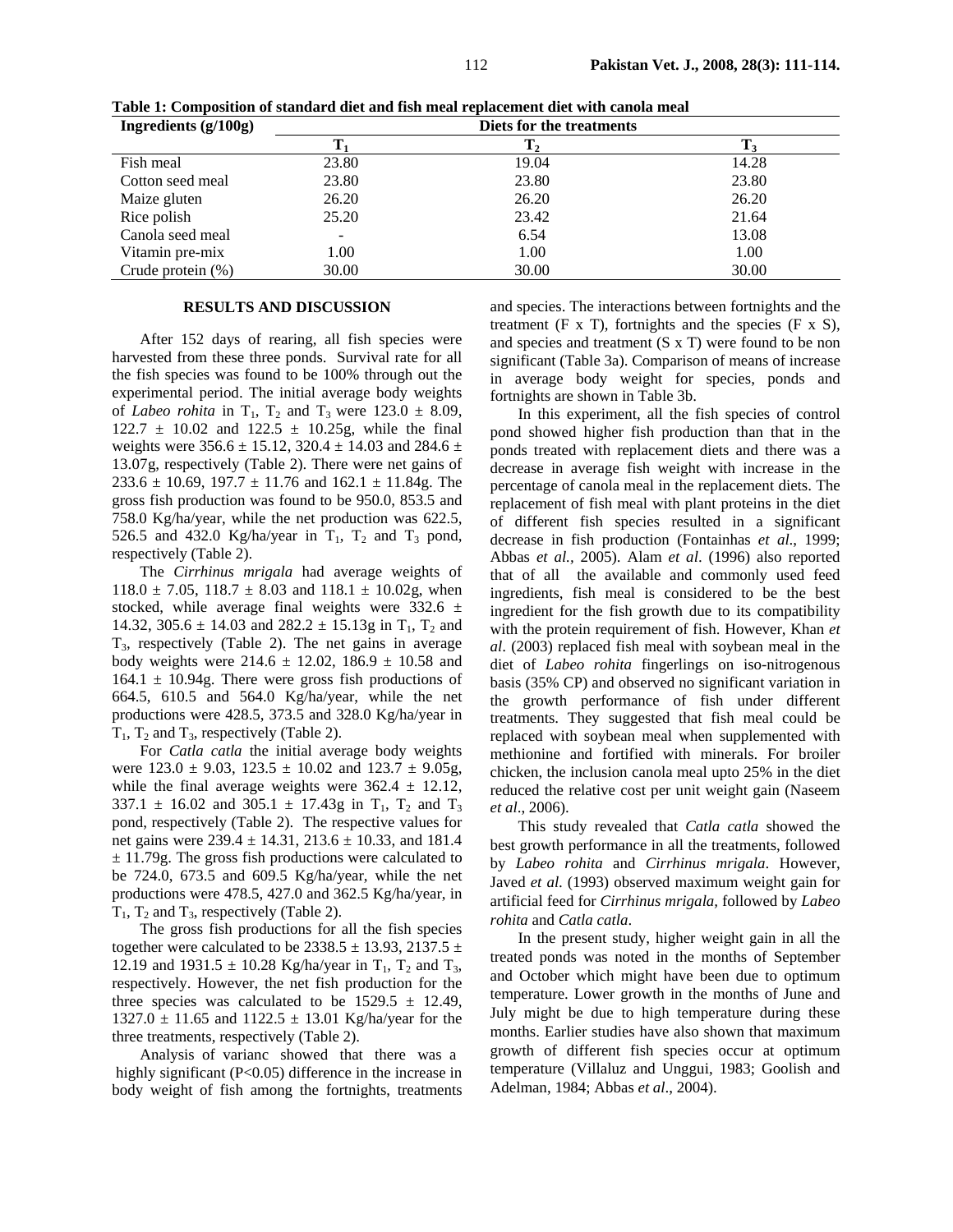|                                                                |                      | $\mathbf{H}$                |                      |                      | $\mathbb{L}_2$       |                                                                                                                                                                                                                                                                                               |                                                                                                                                                                                                                                                                                                     | $\mathbb{L}^3$                                                                                                                                                                                                                                                                              |                                                                                                                                                                                                                                                                                             |
|----------------------------------------------------------------|----------------------|-----------------------------|----------------------|----------------------|----------------------|-----------------------------------------------------------------------------------------------------------------------------------------------------------------------------------------------------------------------------------------------------------------------------------------------|-----------------------------------------------------------------------------------------------------------------------------------------------------------------------------------------------------------------------------------------------------------------------------------------------------|---------------------------------------------------------------------------------------------------------------------------------------------------------------------------------------------------------------------------------------------------------------------------------------------|---------------------------------------------------------------------------------------------------------------------------------------------------------------------------------------------------------------------------------------------------------------------------------------------|
| Parameters                                                     | rohita<br>Labeo      | <b>Cirrhinus</b><br>mrigala | Catha<br>catla       | rohita<br>Labeo      | Cirrhinus<br>mrigala | Catla<br>catla                                                                                                                                                                                                                                                                                | rohita<br>Labeo                                                                                                                                                                                                                                                                                     | Cirrhinus<br>mrigala                                                                                                                                                                                                                                                                        | Catla<br>catla                                                                                                                                                                                                                                                                              |
| No. of fish stocked                                            | $\overline{0}$       | 15                          | $\overline{5}$       | $\infty$             | 15                   |                                                                                                                                                                                                                                                                                               | $20\,$                                                                                                                                                                                                                                                                                              | 15                                                                                                                                                                                                                                                                                          |                                                                                                                                                                                                                                                                                             |
| Survival rate                                                  | $\overline{00}$      | $\overline{00}$             | $\overline{00}$      | 1000                 | $\overline{00}$      |                                                                                                                                                                                                                                                                                               |                                                                                                                                                                                                                                                                                                     |                                                                                                                                                                                                                                                                                             |                                                                                                                                                                                                                                                                                             |
| Initial average weight (g)                                     | $123.0 \pm$<br>8.09  | $118.0 \pm$<br>7.05         | $123.0 +$<br>9.03    | $122.7 \pm 122.7$    | $118.7\pm$<br>$8.03$ |                                                                                                                                                                                                                                                                                               |                                                                                                                                                                                                                                                                                                     |                                                                                                                                                                                                                                                                                             |                                                                                                                                                                                                                                                                                             |
| Final average weight (g)                                       | $356.6 \pm 15.12$    | $332.6 \pm 14.32$           | $362.4 \pm 12.12$    | $320.4 \pm$<br>14.03 | $305.6 \pm 14.03$    | 15<br>100<br>10.02<br>10.02<br>10.02<br>10.02<br>10.02<br>10.02<br>10.02<br>10.02<br>10.02<br>10.02<br>10.02<br>10.02<br>10.02<br>10.02<br>10.02<br>10.02<br>10.02<br>10.02<br>10.02<br>10.02<br>10.02<br>10.02<br>10.02<br>10.02<br>10.02<br>10.02<br>10.02<br>10.02<br>10.02<br>10.02<br>10 | $\begin{array}{r} 1122.5 \\ 1122.5 \\ 10.25 \\ 13.07 \\ 14.30 \\ 15.40 \\ 17.40 \\ 17.40 \\ 17.40 \\ 17.40 \\ 17.40 \\ 17.40 \\ 17.40 \\ 17.40 \\ 17.40 \\ 17.40 \\ 17.40 \\ 17.40 \\ 17.40 \\ 17.40 \\ 17.40 \\ 17.40 \\ 17.40 \\ 17.40 \\ 17.40 \\ 17.40 \\ 17.40 \\ 17.40 \\ 17.40 \\ 17.40 \\ $ | 100<br>118.1 1<br>10.02<br>13.13<br>15.13<br>164.1 :<br>282.2 +<br>27.13<br>10.02<br>10.02<br>10.02<br>10.02<br>10.02<br>10.02<br>10.02<br>10.02<br>10.02<br>10.02<br>10.02<br>10.02<br>10.02<br>10.02<br>10.02<br>10.02<br>10.03<br>10.03<br>10.03<br>10.03<br>10.03<br>10.03<br>10.03<br> | 1023.7-1<br>123.7-1<br>12.7-1<br>12.7-1<br>12.7-1<br>12.7-1<br>12.7-1<br>12.7-1<br>12.7-1<br>12.7-1<br>12.7-1<br>12.7-1<br>12.7-1<br>12.7-1<br>12.7-1<br>12.7-1<br>12.7<br>12.7<br>12.7<br>12.7<br>12.7<br>12.7<br>12.7<br>12.7<br>12.7<br>12.7<br>12.7<br>12.7<br>12.7<br>12.7<br>12.7<br> |
| Gain in average weight (g)                                     | $233.6 \pm$<br>10.69 | 214.6<br>12.02              | $239.4 \pm$<br>14.31 | $197.7 \pm 7.7$      | 10.58<br>$186.9 \pm$ |                                                                                                                                                                                                                                                                                               |                                                                                                                                                                                                                                                                                                     |                                                                                                                                                                                                                                                                                             |                                                                                                                                                                                                                                                                                             |
| Gross fish production/pond/6 months (g)                        | 7132.0               | 4989.0                      | 5436.0               | 6408.0               | 4548.0               |                                                                                                                                                                                                                                                                                               |                                                                                                                                                                                                                                                                                                     |                                                                                                                                                                                                                                                                                             |                                                                                                                                                                                                                                                                                             |
| Gross fish production/pond/year $(kg)$                         |                      | 13.3                        |                      |                      | 12.2                 |                                                                                                                                                                                                                                                                                               |                                                                                                                                                                                                                                                                                                     |                                                                                                                                                                                                                                                                                             |                                                                                                                                                                                                                                                                                             |
| Gross fish production/acre/year (kg)                           | 19.0<br>384.6        | 269.0<br>664.5              | $\frac{14.5}{724.0}$ | $17.1$<br>345.5      |                      |                                                                                                                                                                                                                                                                                               |                                                                                                                                                                                                                                                                                                     |                                                                                                                                                                                                                                                                                             |                                                                                                                                                                                                                                                                                             |
| Gross fish production/hectare/year (kg)                        | 0.050                |                             |                      | 853.5                | 247.1<br>610.5       |                                                                                                                                                                                                                                                                                               |                                                                                                                                                                                                                                                                                                     |                                                                                                                                                                                                                                                                                             |                                                                                                                                                                                                                                                                                             |
| Net fish production/pond/6 months $(g)$                        | 4672.0               | 3215.0                      | 3591.0               | 3954.0               | 2804.0               |                                                                                                                                                                                                                                                                                               |                                                                                                                                                                                                                                                                                                     |                                                                                                                                                                                                                                                                                             |                                                                                                                                                                                                                                                                                             |
| Net fish production/pond/year (kg)                             | 12.45                | 8.57                        | 9.57                 | 10.53                | 7.47                 |                                                                                                                                                                                                                                                                                               |                                                                                                                                                                                                                                                                                                     |                                                                                                                                                                                                                                                                                             |                                                                                                                                                                                                                                                                                             |
| Net fish production/acre/year (kg)                             | 252.0                | 173.5                       | 193.7                | 213.2<br>526.5       |                      |                                                                                                                                                                                                                                                                                               |                                                                                                                                                                                                                                                                                                     |                                                                                                                                                                                                                                                                                             |                                                                                                                                                                                                                                                                                             |
| Net fish production/hectare/year (kg)                          | 622.5                | 428.5                       | 478.5                |                      | $151.2$<br>373.5     |                                                                                                                                                                                                                                                                                               |                                                                                                                                                                                                                                                                                                     |                                                                                                                                                                                                                                                                                             |                                                                                                                                                                                                                                                                                             |
| three fish species)<br>Gross fish production/ha/year (kg) (All |                      | $2338.5 \pm 13.93$          |                      |                      | $2137.5 \pm 12.19$   |                                                                                                                                                                                                                                                                                               |                                                                                                                                                                                                                                                                                                     | $1931.5 \pm 10.28$                                                                                                                                                                                                                                                                          |                                                                                                                                                                                                                                                                                             |
| Net fish production/ha/year (kg)<br>(All three fish species)   |                      | $1529.5 \pm 12.49$          |                      |                      | $1327.0 \pm 11.65$   |                                                                                                                                                                                                                                                                                               |                                                                                                                                                                                                                                                                                                     | $1122.5 \pm 13.01$                                                                                                                                                                                                                                                                          |                                                                                                                                                                                                                                                                                             |
|                                                                |                      |                             |                      |                      |                      |                                                                                                                                                                                                                                                                                               |                                                                                                                                                                                                                                                                                                     |                                                                                                                                                                                                                                                                                             |                                                                                                                                                                                                                                                                                             |